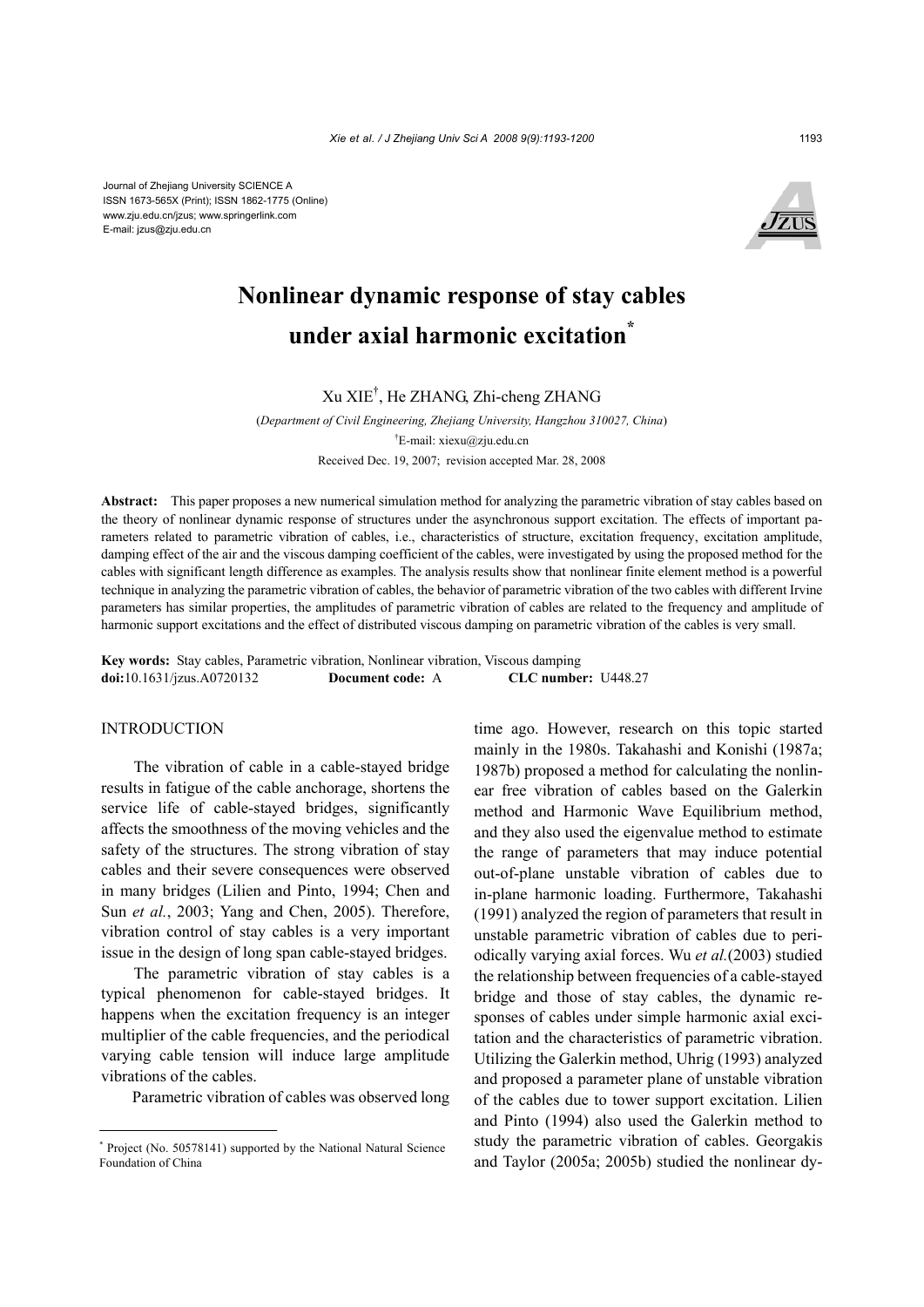namic response of cables using finite element method (FEM) and simulated the stay cables by link elements.

The Galerkin method was also widely used by other researchers. Yang and Chen (2005) investigated the parametric vibration problem of Sutong Bridge in China. Kang and Zhong (1998) studied the mechanisms of parametric vibration of cables using a twodegree-of-freedom model, and analyzed the dynamic characteristics of parametric vibration of stay cables using an example of a simple cable-stayed bridge. Chen *et al.*(2002) and Chen and Sun (2003) studied the nonlinear dynamic response of parabolic cable due to axial excitation considering the effects of inclination angle, damping and sag of cables. Sun *et al.*(2003) derived the equations of parametric vibration of stay cables due to cable support excitation, and studied the effects of inclination, initial tension, excitation frequencies and vibration control technique in detail. It is observed that the regularities of parametric vibrations of stay cables are not very similar among the results obtained by different researchers, and the corresponding explanations are different either.

Among the abovementioned researches using the Galerkin method, trigonometric function was employed as the trial function. Compared with the Galerkin method, FEM is more adaptive, since the structural status at different time steps are determined by the equilibrium equations without introducing the assumptions used in the Galerkin method. And the FEM is more feasible in considerations of wind load and the effect of dampers installed on the cable.

This paper proposes a new method for analyzing the parametric vibration of stay cables based on nonlinear vibration theory. The application of this method was demonstrated by two examples of stay cables with different spans, and the effects of distributed viscous damping of the cables, the excitation frequency and the amplitude of support excitation on nonlinear vibrations of cables were thoroughly investigated.

# **METHOD**

# **Nonlinear vibration equation of flexible cable element**

The nonlinear equation of motion for the flexible cables may be written as the following increment

form based on updated Lagrange formulation:

$$
m\Delta \ddot{x} + c\Delta \dot{x} + k\Delta x = \Delta f, \qquad (1)
$$

where *m* is the mass matrix, *c* the damping matrix, *k* the tangent stiffness matrix, Δ*x* the displacement increment of the cable, Δ*f* the load increment; Δ*x* and Δ*x* are respectively the first and second derivatives of Δ*x* relative to time.

The mass, damping and tangent stiffness matrices for each element can be derived using isoparametric element method and virtual work principle, and expressed as

$$
\begin{cases}\nk^e = EA \int_S \mathbf{B}_L^{\mathrm{T}} \mathbf{B}_L \, \mathrm{d}s + \int_S T \mathbf{G}^{\mathrm{T}} \mathbf{G} \, \mathrm{d}s, \\
\mathbf{m}^e = \overline{m} \int_S \mathbf{N}^{\mathrm{T}} N \, \mathrm{d}s, \\
c^e = \overline{c} \int_S \mathbf{N}^{\mathrm{T}} N \, \mathrm{d}s,\n\end{cases} \tag{2}
$$

where *S* is the length of the element, *T* the cable tension, *EA* the tensile stiffness,  $\overline{m}$  and  $\overline{c}$  the mass and viscous damping per unit length, respectively. For the element shown in Fig.1, the shape function *N* and matrices  $B_L$  and  $G$  can be written as (Xie *et al.*, 2008)

$$
N = \begin{bmatrix} N_1 & 0 & 0 & N_2 & 0 & 0 & N_3 & 0 & 0 \\ 0 & N_1 & 0 & 0 & N_2 & 0 & 0 & N_3 & 0 \\ 0 & 0 & N_1 & 0 & 0 & N_2 & 0 & 0 & N_3 \end{bmatrix}, (3)
$$
  

$$
B_L = \frac{\partial}{\partial s} \begin{bmatrix} N_1 e_s^T & N_2 e_s^T & N_3 e_s^T \end{bmatrix}
$$
  

$$
- \begin{bmatrix} N_1 e_i^T & N_2 e_i^T & N_3 e_i^T \end{bmatrix} / R,
$$
  

$$
G = \begin{bmatrix} \frac{\partial \Delta u_t}{\partial s} + \frac{\Delta u_s}{R} \\ \frac{\partial \Delta u_n}{\partial s} - \frac{\Delta u_t}{R} \end{bmatrix} e^T N,
$$
 (5)

and

$$
\begin{cases}\nN_1 = \frac{\varsigma(\varsigma - 1)}{2}, \\
N_2 = 1 - \frac{\varsigma^2}{2}, \\
N_3 = \frac{\varsigma(\varsigma + 1)}{2},\n\end{cases}
$$
\n(6)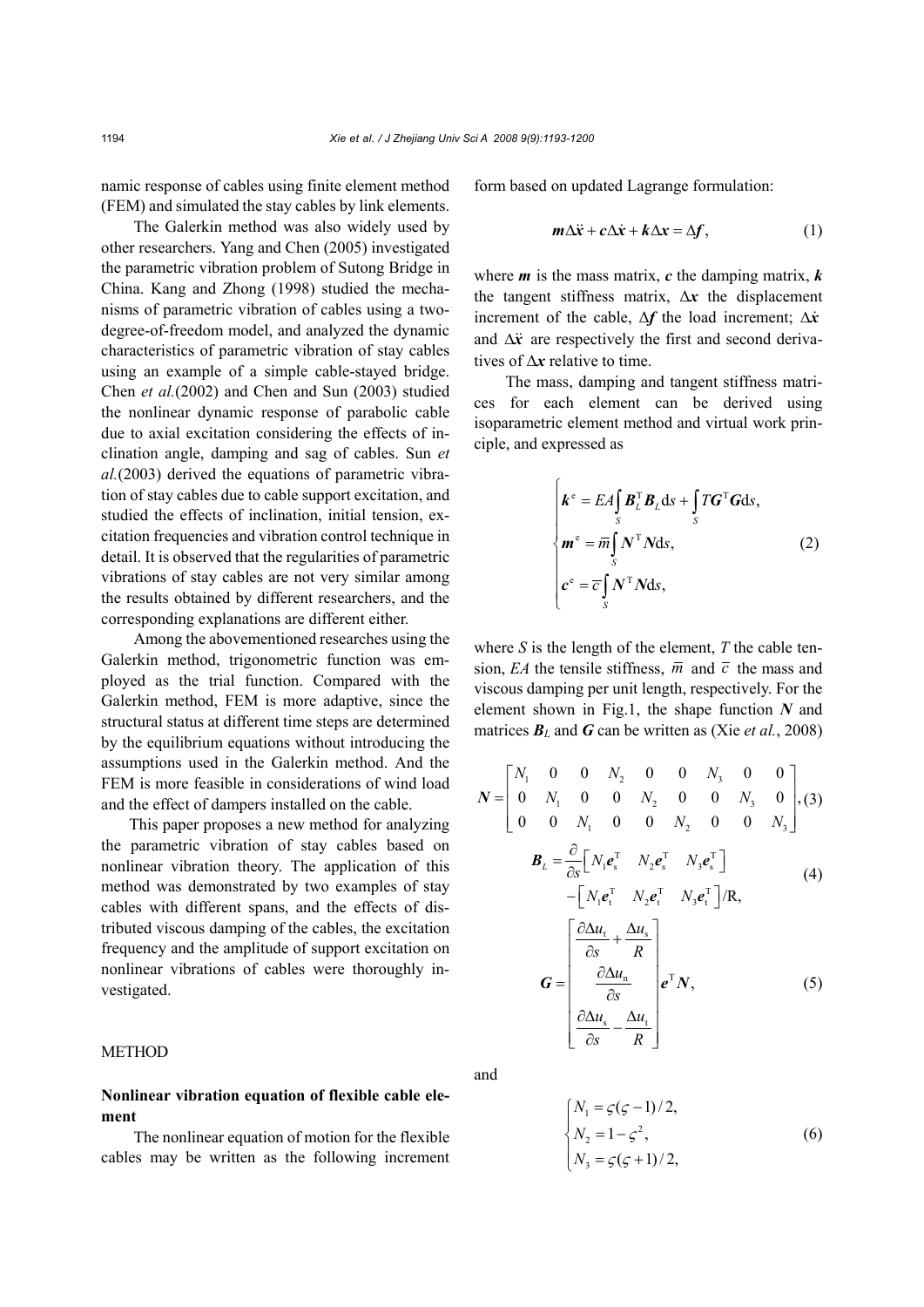$$
e = [e_{t} \quad e_{n} \quad e_{s}] = \begin{bmatrix} e_{11} & e_{12} & e_{13} \\ e_{21} & e_{22} & e_{23} \\ e_{31} & e_{32} & e_{33} \end{bmatrix}, \tag{7}
$$

where  $\varsigma$  is the dimensionless local coordinate system, and the coordinates of the two ends of the element are −1 and +1. *e*s is the tangential direction vector, *e*n the direction vector normal to the curvature plane,  $e_t$  the direction vector in curvature plane;  $e_{ii}$  is the directional cosine of local coordinate *j* in global coordinate *i*; *R* is the curvature radius of the cable.



**Fig.1 Three-node isoparametric cable element**

The drag force  $F<sub>D</sub>$  acting on the cable introduced by the relative motion of the cable to the air is expressed as

$$
F_{\rm D} = -\frac{1}{2}\rho C_{\rm D}\phi\dot{y},\qquad(8)
$$

where  $\phi$  is the outer diameter of the cable,  $C<sub>D</sub>$  the drag coefficient, which is assumed to be independent of the attack angle,  $\dot{v}$  the velocity in  $v$  direction,  $\rho$  the density of air.

# **Nonlinear dynamic response of cables under support excitation**

Cable vibration due to arbitrary support excitation can be analyzed with the method for the calculation of structural response due to ground motion excitation. As shown in Fig.2, the cable with span *L* and vertical distance *Y* between cable ends is excited by asynchronous support movement. The displacement of structure can be expressed as

$$
\Delta x = \begin{bmatrix} \Delta x_a \\ \Delta x_b \end{bmatrix},\tag{9}
$$

where subscripts "a" and "b" represent displacement

of the non-support node and the support node, respectively. Then, Eq.(1) can be rewritten as



**Fig.2 Cable under support excitation**

The equation related to dynamic displacement can be derived from Eq.(10) as

$$
\begin{aligned} m_{\mathbf{a}} \Delta \ddot{\mathbf{x}}_{\mathbf{a}} + c_{\mathbf{a}} \Delta \dot{\mathbf{x}}_{\mathbf{a}} + k_{\mathbf{a}} \Delta \mathbf{x}_{\mathbf{a}} \\ &= \Delta f_{\mathbf{a}}(t) - m_{\mathbf{a}\mathbf{b}} \Delta \ddot{\mathbf{x}}_{\mathbf{b}} - c_{\mathbf{a}\mathbf{b}} \Delta \dot{\mathbf{x}}_{\mathbf{b}} - k_{\mathbf{a}\mathbf{b}} \Delta \mathbf{x}_{\mathbf{b}}. \end{aligned} \tag{11}
$$

If the cable only experiences the end support excitations, then  $f_a(t)$  is calculated according to  $F_D$ .

Eq.(11) can be solved by iteration technique using certain convergence criteria. The cable tension *T* in every step is obtained from the equation of motions and updated automatically.

### EXAMPLES

#### **Cable parameters**

The parameters of the two cables, which are extracted from a proposed cable-stayed bridge with main span of 1400 m, are shown in Table 1 (Xie *et al.*, 2008), where *L* is the cable span, which is the horizontal projection length of the cable, *Y* is the height difference of the cable supports, *w* the weight per unit length, *β* the ratio of sag to cable span, and *λ* the non-dimensional Irvine parameter (Irvine, 1981). The free vibration frequencies of the cables are shown in Table 2.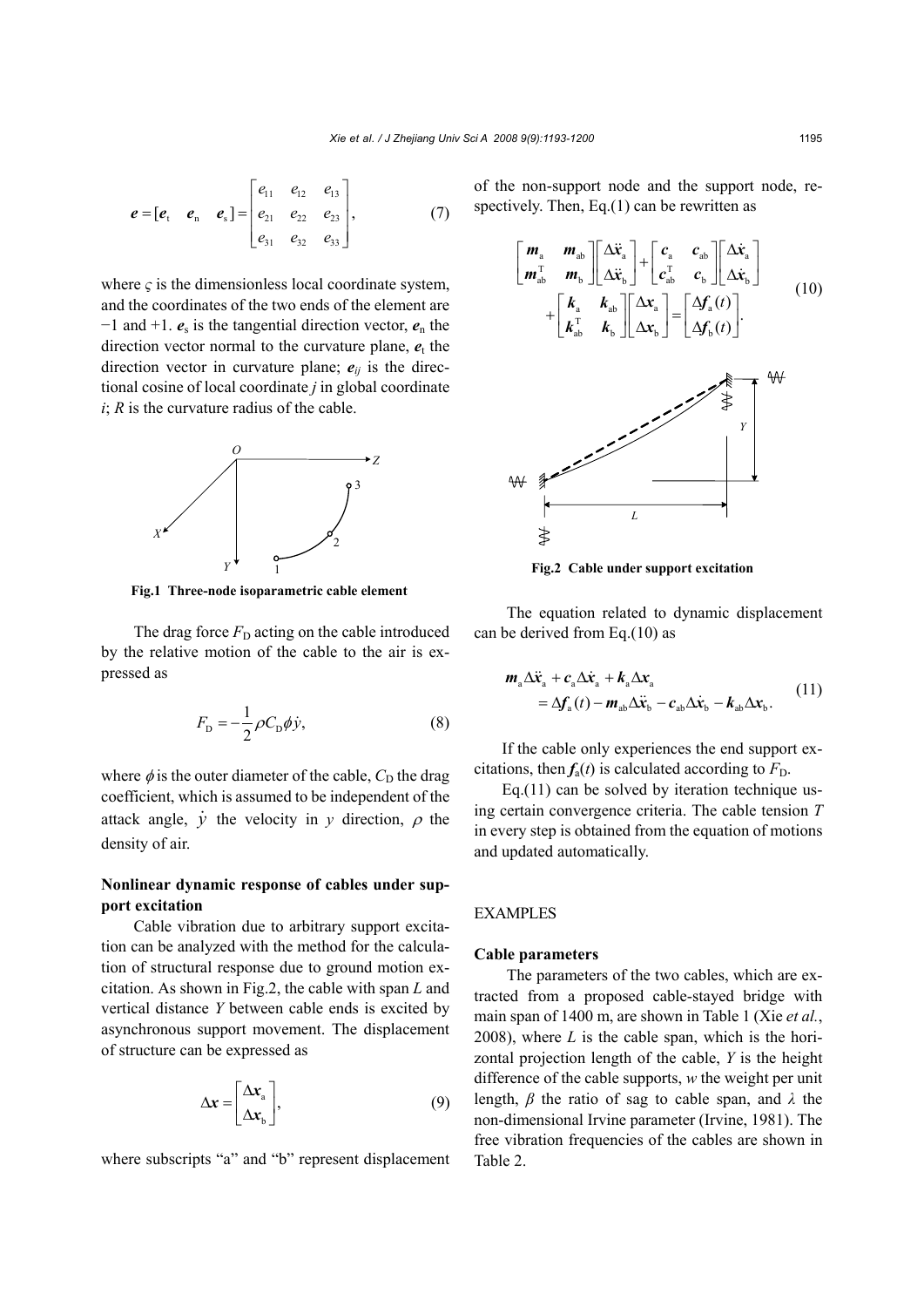| Table 1 Parameters of the steel cables |  |  |                                                                                    |  |         |           |  |  |
|----------------------------------------|--|--|------------------------------------------------------------------------------------|--|---------|-----------|--|--|
|                                        |  |  | Cable $\begin{array}{ccc} L & Y & EA & w \\ (m) & (m) & (kN) & (kN/m) \end{array}$ |  | $\beta$ | $\lambda$ |  |  |
| $S-1$                                  |  |  | 660 275.5 3045840 1.3114 0.01750 1.20                                              |  |         |           |  |  |
| $S-2$                                  |  |  | 260 195.5 1795360 0.7730 0.00912 2.68                                              |  |         |           |  |  |

**Table 2 Frequencies of the cables (Hz)**

| Cable · | In-plane |        | Out-of-plane |                 |  |
|---------|----------|--------|--------------|-----------------|--|
|         | 1st      | 2nd    | 1st          | 2 <sub>nd</sub> |  |
| $S-1$   | 0.1998   | 0.3260 | 0.1633       | 0.3259          |  |
| $S-2$   | 0.3732   | 0.7189 | 0.3597       | 0.7189          |  |

Assume that the lower support end is experiencing harmonic excitation in the direction of cable chord, the vertical and horizontal components of the excitation can be written as

$$
\begin{cases}\n u_x = A_0 \sin(2\pi ft) \cos \theta, \\
 u_y = -A_0 \sin(2\pi ft) \sin \theta,\n\end{cases}
$$
\n(12)

where  $A_0$  is the amplitude, which is assumed to be 1/5000, 1/10000 and 1/50000 of the cable span, respectively.  $f$  is the excitation frequency, and two values are used in this study:  $f=f_1$  and  $2f_1$ , where  $f_1$  is the first in-plane vibration frequency.  $\theta$  is the angle between the horizontal axis and cable chord. *Y* axis is positive if downward.

The damping  $\bar{c}$  of the cable is assumed to be zero if there is no explicit indication. The drag coefficient  $C<sub>D</sub>=0.7$ .

# **Nonlinear dynamic characteristics of the long cable S-1**

Fig.3 shows the vertical displacement response and corresponding frequency spectra at the middle point of the longer cable S-1 due to excitation of frequency  $f_1$ . The vibration lasts for 2500 s. Because of the effect of drag force, the amplitude of dynamic displacement experiences a periodic variation and becomes smooth and stationary.

Pattern of cable vibration due to support excitations with different amplitudes is identical, which is initially nonlinear forced vibration with periodic varying amplitude and ultimately parametric vibration with steady amplitude. The amplitude of parametric vibration is proportional to the support excitation amplitude, since the parametric vibration of the



**Fig.3 Vertical displacement response and spectrum at the middle point of the cable S-1 due to excitation of frequency**  $f=f_1$  without damping. (a)  $A_0=L/5000$ ; (b)  $A_0 = L/10000$ ; (c)  $A_0 = L/50000$ ; (d) Spectrum of vertical **displacement** 

cable is affected by cable tension, and the support excitation with a big amplitude will induce significant changes of cable tension, thus result in a remarkable variation of the cable parameters. On the contrary, it is hard for small amplitude excitation to induce para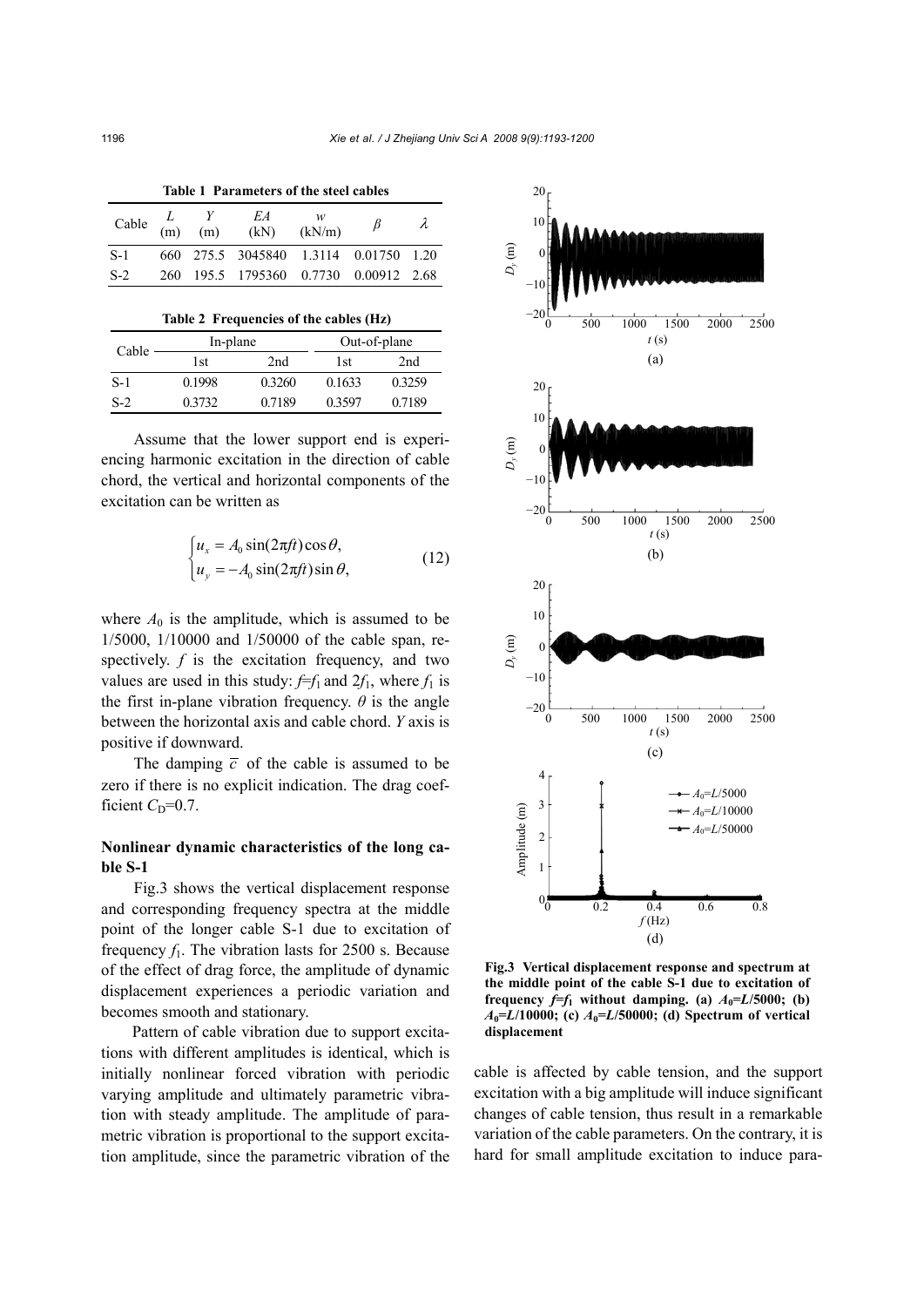metric vibration of cable. The vibration with periodic varying amplitudes is the "beat" phenomenon.

Fig.3d shows the corresponding frequency spectra of the displacement vs time histories in Figs.3a~3c. The results demonstrate that the characteristics of the dynamic responses are identical due to the three different support excitations. Two modes with frequencies  $f_1$  and  $2f_1$  are included in cable vibration and the dominant one is the mode with *f*1.

Fig.4 depicts the vertical displacement response and corresponding frequency spectra at the middle point of cable S-1 due to excitation of frequency 2*f*1. When the amplitude of the excitation is 1/50000 of the cable span, the vibration amplitude is smaller than 0.2 m and parametric vibration with big amplitude does not occur, thus corresponding results are not presented.

According to the results, the pattern of cable vibrations due to support excitations of frequency  $2f_1$  is similar to that due to support excitations of frequency *f*1. The beat pattern occurs in the early stage and is followed by parametric vibrations with steady amplitudes. The excitation frequency is not the natural frequency of the cable, so the initial vibration amplitude and vibration of cable tension are relatively small. As the excitation continues, the variation of cable tension induces self-motivated vibration, which is called parametric vibration.

Fig.4c shows the corresponding spectra of the dynamic responses. It is observed that the mode with frequency  $f_1$  is still the dominant mode of the vibration although the excitation frequency is 2*f*1.

The characteristics of cable vibration due to support excitation obtained in this study are similar to that in Wu (2002)'s research. The vibration of the cable varies from nonlinear vibration due to support excitation to parametric vibration with steady amplitude induced by periodic variation of the cable tension. The amplitude of parametric vibration is related to the amplitude  $A_0$  of support excitation. When  $A_0$  is relatively big, the beat vibration will last for a short time, and the steady amplitude of parametric vibration is much bigger.

# **Nonlinear dynamic characteristics of the short cable S-2**

Fig.5 shows the vertical displacement response at the middle point of cable S-2. When the amplitude



**Fig.4 Vertical displacement response and spectrum at the middle point of the cable S-1 due to excitation of frequency**  $f=2f_1$  **without damping.** (a)  $A_0=L/5000$ ; (b) *A***0=** *L***/10000; (c) Spectrum of vertical displacement**

of the excitation is 1/50000 of the cable span and the excitation frequency is 2*f*1, the parametric vibration with a big amplitude has not happened with the excitation duration of 2500 s, therefore the corresponding results are not presented in this paper.

It is observed from Fig.5 that the vibration of cable S-2 is similar to that of cable S-1. However, because the structural properties of the two cables are different, the amplitudes and the period for beat vibration between the two cables are different.

According to the results, although the Irvine parameters between the cables S-1 and S-2 are different, of which the characteristics of parametric vibration are identical.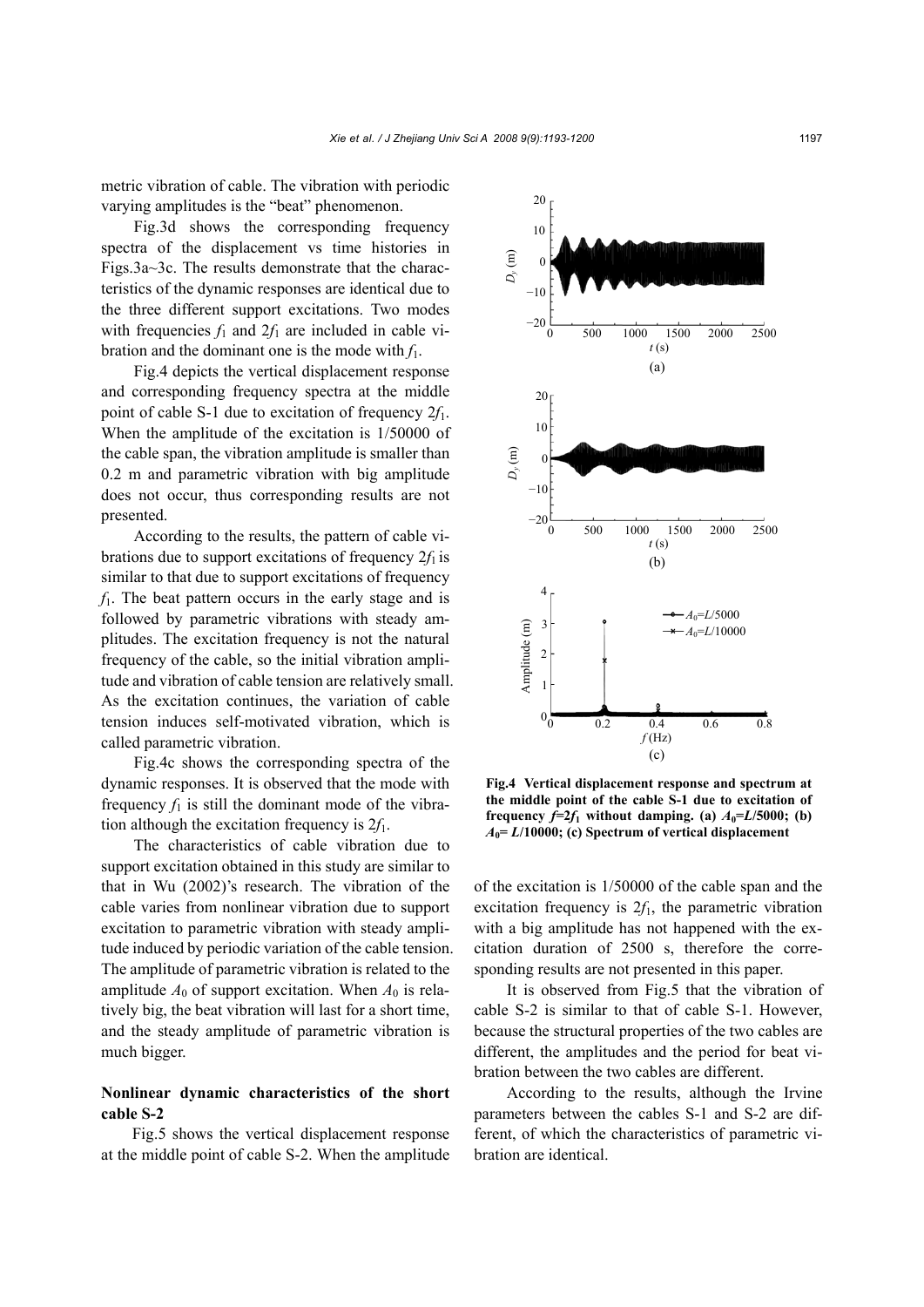

**Fig.5 Vertical displacement response at the middle point**  of the cable S-2 due to excitation of frequencies  $f=f_1$  and **2***f***1** without damping. (a)  $A_0 = L/5000$ ,  $f = f_1$ ; (b)  $A_0 =$ *L***/10000,** *f***=***f***1; (c)** *A***0=***L***/50000,** *f***=***f***1; (d)** *A***0=***L***/5000,** *f***=2***f***1;**   $(e)$   $A_0 = L/10000, f = 2f_1$ 

## **Effects of viscous damping**

In order to discuss the damping effect of distributed damping on parametric vibration of cables, nonlinear dynamic responses are obtained for different distributed damping coefficients.

Assume that the uniformly distributed damping is of Rayleigh mass-proportional type (Clough and Penzien 1995),

$$
c = \frac{\overline{c}}{\overline{m}} m,
$$
 (13)

the *s* mode damping ratio is therefore

$$
\xi_s = \overline{c} / (4\pi \overline{m} f_s), \qquad (14)
$$

where  $f_s$  is the *s*th modal frequency. Then the logarithmic decrement  $\delta_{s}$  is

$$
\delta_s = 2\pi \xi_s \sqrt{1 - \xi_s^2} \,. \tag{15}
$$

Fig.6 shows the relationship between  $\delta$  and frequency with  $\bar{c}$  =0.0002 kN·s/m<sup>2</sup>. The logarithmic decrement of steel cable is 0.5% as usual.



**Fig.6 Curves for the logarithmic decrement** *δ* **with** *c***=0.0002 kN·S/m2**

Since the characteristics of S-1 and S-2 are similar, only S-1 is studied to investigate the influence of damping on parametric vibration of cables. Fig.7 shows the vertical displacement time history at the middle point of cable S-1 when  $\bar{c}$  =0.0002 kN·s/m<sup>2</sup>. The frequencies of support excitations are  $f_1$  and  $2f_1$ ; the amplitudes of support excitations are 1/5000 and 1/10000 of the cable spans, respectively. Comparing the results with those in Figs.3 and 4, we can conclude that the influence of distributed viscous damping on parametric vibration of cable is not significant.

## **CONCLUSION**

This study propose a new method for analyzing parametric vibration of stay cables due to support excitation based on nonlinear dynamic FEM. Applying this method to two examples of stay cables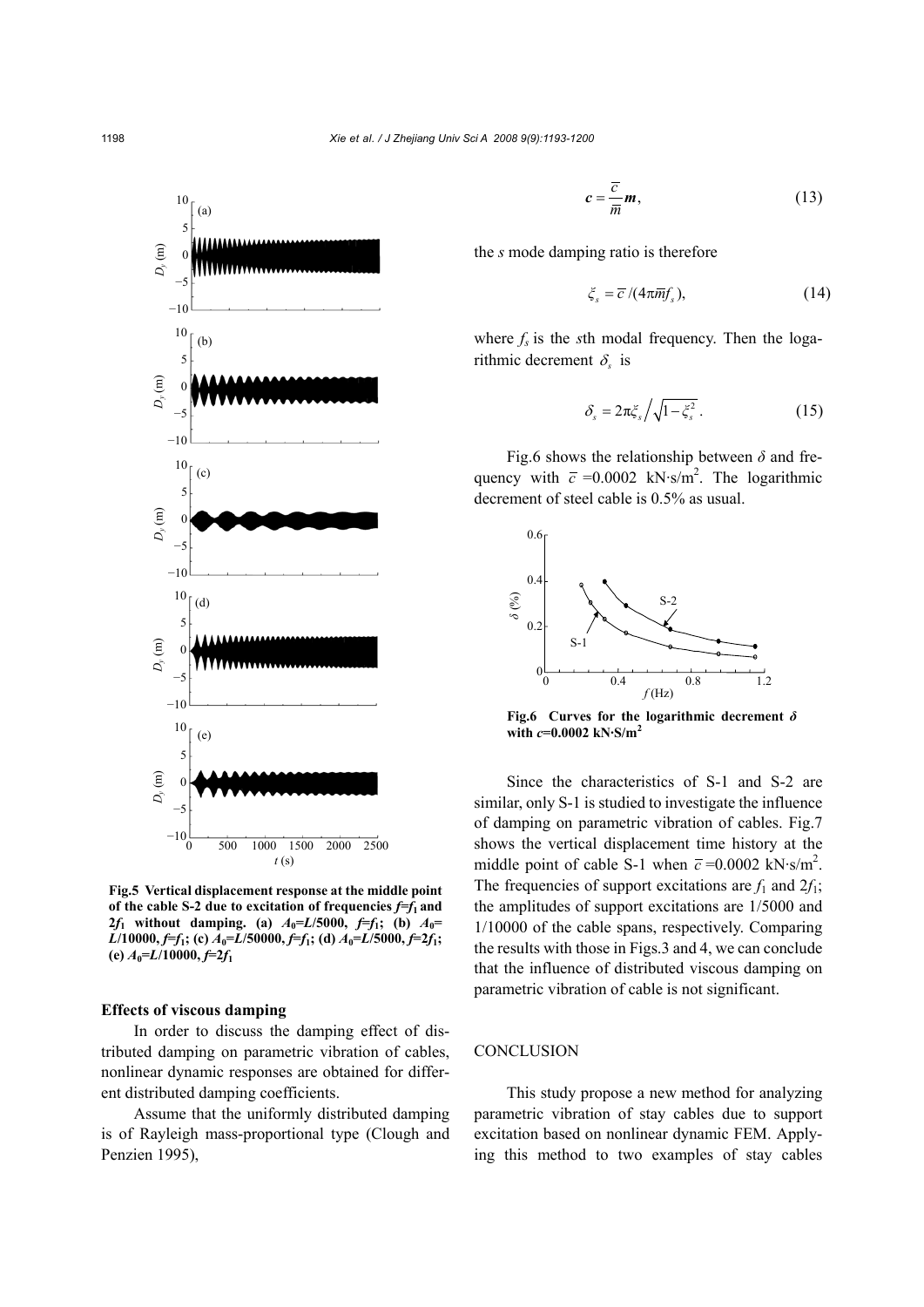

**Fig.7 Vertical displacement response at the middle point of the cable S-1 considering damping effects. (a)**  *A***0=***L***/5000,** *f***=***f***1; (b)** *A***0=***L***/10000,** *f***=***f***1; (c)** *A***0=***L***/5000,**  *f***=2***f***1; (d)** *A***0=***L***/10000,** *f***=2***f***<sup>1</sup>**

with different spans, we analyzed the characteristics of parametric vibration of stay cables, and achieved the following conclusions:

(1) Nonlinear FEM is a powerful and adaptive technique in analyzing the parametric vibration of cables. It can be used to analyze the vibration of cables acted by arbitrary complicated load, and dampers could be easily taken into consideration in the analysis.

(2) The parametric vibrations of stay cables with different Irvine parameters follow the same pattern under support excitation. However, because of the different structural properties of the two cables, the amplitudes and the period of beat pattern between the two cables are different.

(3) When the frequency of support excitation is  $f_1$ , the beat vibration with a large amplitude occurs because of the resonance, and the periodic variation of cable tension will induce parametric vibration of cables very soon. When the frequency of support excitation is  $2f_1$ , the large amplitude parametric vibration only occurs after a certain duration of excitation, and is related to the excitation amplitude. The duration of necessary excitation will increase as the support excitation amplitude decreases.

(4) Regardless of the excitation frequency, the dominant frequencies of parametric vibration are the first in-plane vibration frequency and twice of the first in-plane vibration frequency of the cable.

(5) The amplitude of parametric vibration is proportional to that of excitation support, while the period of beat pattern is inversely proportional to the amplitude of support excitation.

(6) The influence of distributed viscous damping on parametric vibration of cable is insignificant.

## **References**

- Chen, S.S., Sun, B.N., 2003. Numerical study on nonlinear parametric vibration of coupled cables and bridge decks. *China Civil Engineering Journal*, **36**(4):70-75 (in Chinese).
- Chen, S.S., Sun, B.N., Hu, J., 2002. Analysis of stayed-cable vibration caused by axial excitation. *Journal of Vibration Engineering*, **15**(2):144-150 (in Chinese).
- Clough, R.W., Penzien, J., 1995. Dynamic of Structures (3rd Ed.). Computers and Structures, Inc., Berkeley, USA.
- Georgakis, C.T., Taylor, C.A., 2005a. Nonlinear dynamics of cables stays, Part 1: sinusoidal cable support excitation. *Journal of Sound and Vibration*, **281**(3-5):537-564. [doi:10.1016/j.jsv.2004.01.022]
- Georgakis, C.T., Taylor, C.A., 2005b. Nonlinear dynamics of cables stays, Part 2: stochastic cable support excitation. *Journal of Sound and Vibration*, **281**(3-5):565-591. [doi:10.1016/j.jsv.2004.01.023]
- Irvine, H.M., 1981. Cable Structures. MIT Press, Cambridge, MA.
- Kang, Z., Zhong, W.X., 1998. Numerical study on parametric resonance of cable in cable stayed bridge. *China Civil Engineering Journal*, **31**(4):14-22 (in Chinese).
- Lilien, J.L., Pinto, D.C.A., 1994. Vibration amplitudes caused by parametric excitation of cable stayed structures. *Journal of Sound and Vibration*, **174**(1):69-90. [doi:10. 1006/jsvi.1994.1261]
- Sun, B.N., Wang, Z.G., Ko, J.M., Ni, Y.Q., 2003. Parametrically excited oscillation of stay cable its control in cable-stayed bridges. *Journal of Zhejiang University SCI-ENCE*, **4**(1):13-20.